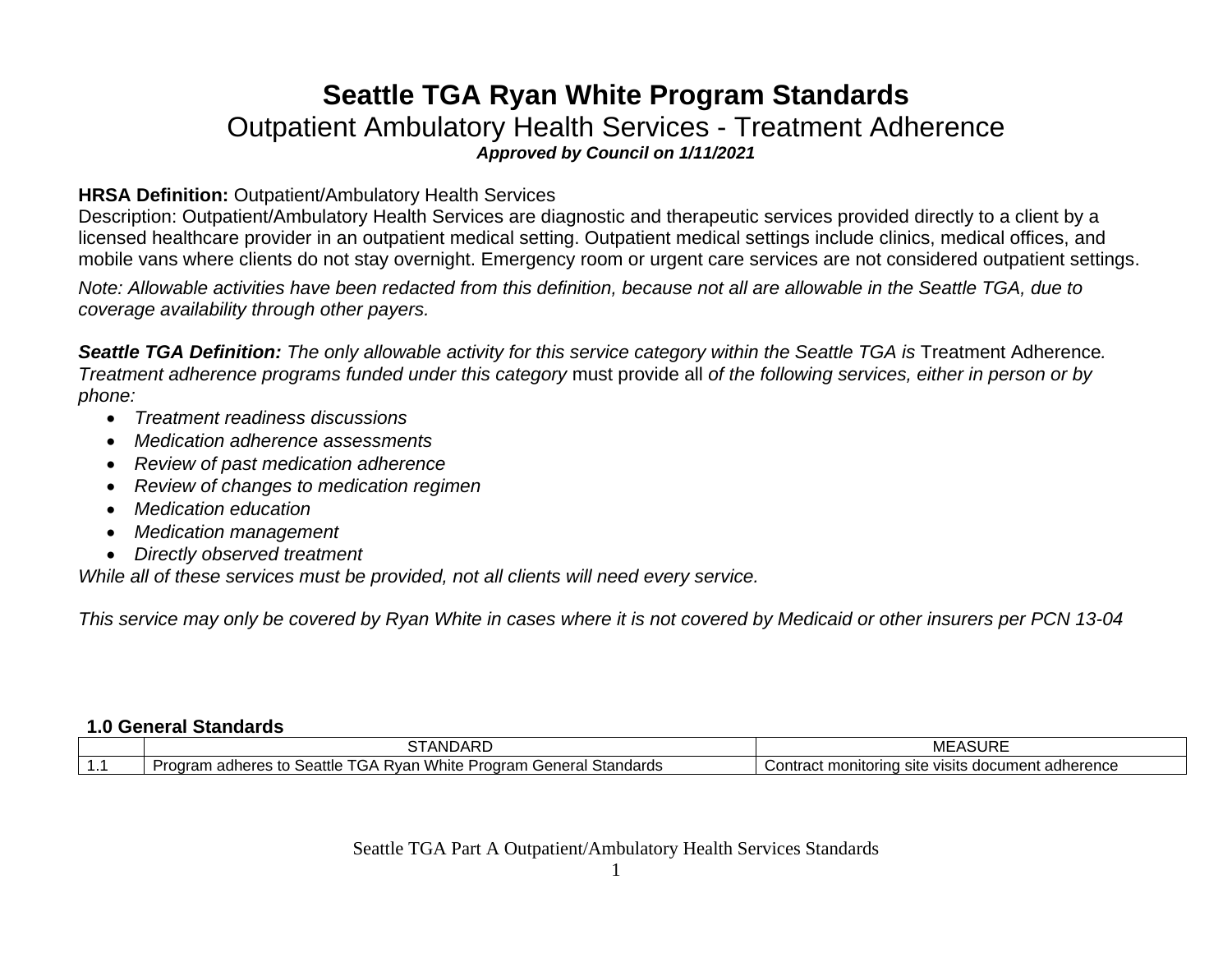# **2.0 Staff Qualifications and Training**

|     | <b>STANDARD</b>                                                                                                                                                                                                                                                                                                                                                                                                       | <b>MEASURE</b>                                                                                                                                  |
|-----|-----------------------------------------------------------------------------------------------------------------------------------------------------------------------------------------------------------------------------------------------------------------------------------------------------------------------------------------------------------------------------------------------------------------------|-------------------------------------------------------------------------------------------------------------------------------------------------|
| 2.1 | Staff providing treatment adherence will be trained in core competencies such as:<br>Client assessment skills<br>HIV co-morbidities, symptoms, medications, interactions and side effects<br>Barriers to treatment adherence<br>Drug resistance issues<br>Harm reduction, substance use disorder, and medication assisted treatment<br>(MAT) in relation to treatment adherence<br>Pharmacology of HIV and other meds | Documentation that new staff received training within 3<br>months of hire and current staff have proof of training in<br>their personnel record |
| 2.2 | Staff providing treatment adherence support will receive continuing education in areas<br>related to the provision of treatment adherence.                                                                                                                                                                                                                                                                            | Documentation in personnel record                                                                                                               |

# **3.0 Services**

|     | <b>STANDARD</b>                                                                                                                                                                                                                                                                              | <b>MEASURE</b>                                                                                                                                                  |
|-----|----------------------------------------------------------------------------------------------------------------------------------------------------------------------------------------------------------------------------------------------------------------------------------------------|-----------------------------------------------------------------------------------------------------------------------------------------------------------------|
| 3.1 | Staff providing treatment adherence will complete a standardized intake with client<br>within 30 days                                                                                                                                                                                        | Completed intake or documentation that staff made<br>attempts to complete an intake is present in client record                                                 |
| 3.2 | Staff providing treatment adherence will conduct an on-going assessment of readiness<br>and need for services, taking into account the following factors:<br>Barriers to adherence<br>History of adherence, treatment and opportunistic infections                                           | Documentation in progress notes of ongoing assessments<br>and/or presence of an Action or Service Plan in client<br>record                                      |
| 3.3 | Staff providing treatment adherence will identify interventions that address barriers<br>and are appropriate to the client, such as:<br>Skills building<br>$\bullet$<br>Adherence strategies<br>$\bullet$<br><b>Referrals</b><br>$\bullet$<br>Health and treatment information and education | Documentation in client record of identified needs/barriers<br>and intervention strategies.                                                                     |
| 3.4 | Staff providing treatment adherence will evaluate success of intervention(s) and/or<br>continued need for services.                                                                                                                                                                          | Documentation in of successful intervention and/or follow-<br>up assessment(s) for continued need for treatment<br>adherence services present in client record. |
| 3.5 | Agency maintains relationships with prescribers.                                                                                                                                                                                                                                             | Documentation in medical record.                                                                                                                                |